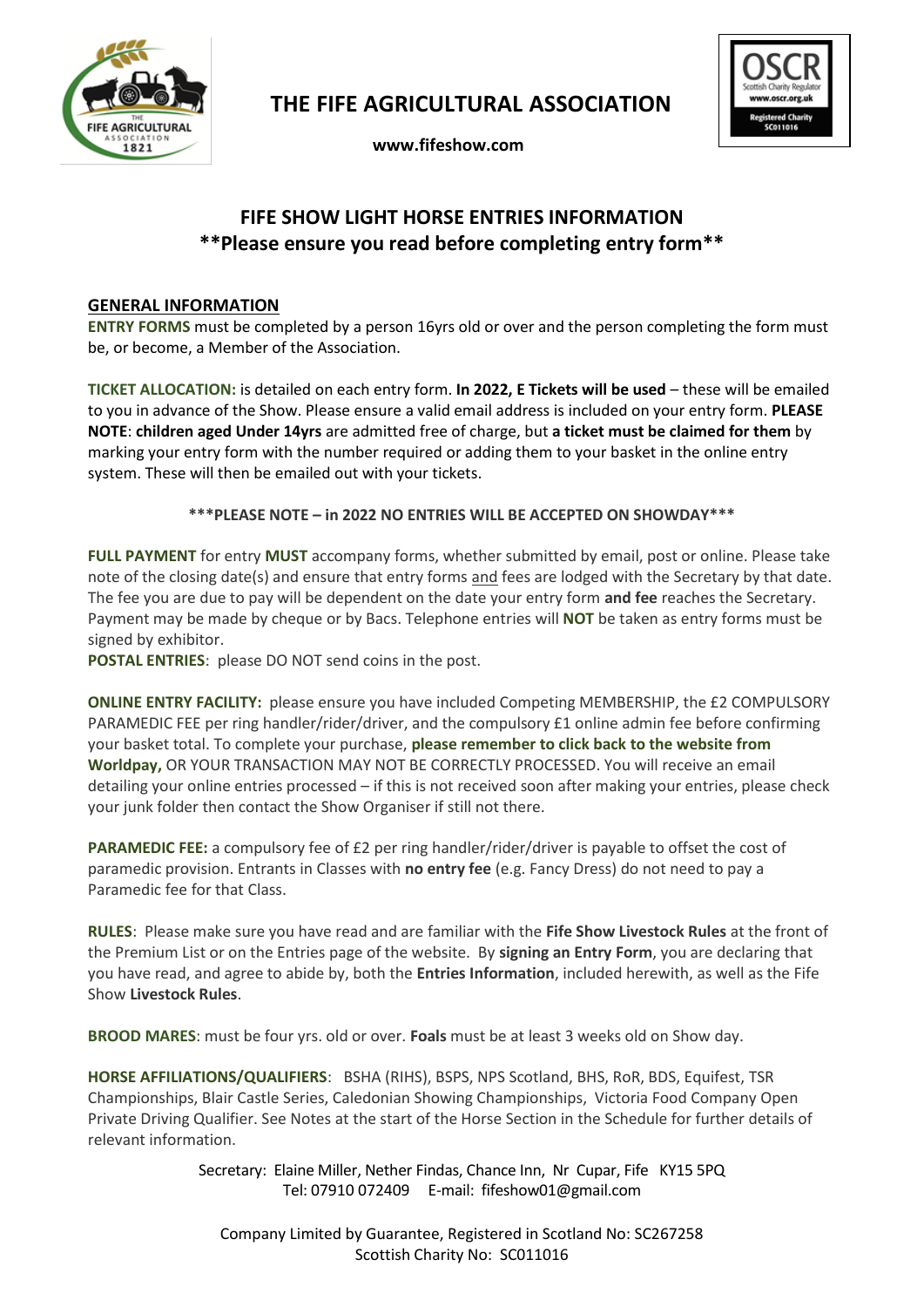

## **THE FIFE AGRICULTURAL ASSOCIATION**



#### **www.fifeshow.com**

#### **\*\*PLEASE MAKE SURE THAT, IF ENTERING QUALIFIERS, YOU ARE AWARE OF, AND COMPLY WITH, EACH SOCIETY'S RULES & REQUIREMENTS\*\***

**CLOSING DATES:** are detailed on entry forms. Entries for inclusion in the Catalogue must be submitted by Thursday 14th April. Thereafter, **Late Entries** (non-Catalogued) will be taken for Cattle, Sheep, Heavy Horse, Light Horse, Poultry and Home Produce classes from 15th April – 11th May. **In 2022 NO ENTRIES WILL BE ACCEPTED ON SHOWDAY.**

**SUBSTITUTION OF ENTRIES:** if you have entered an animal that is subsequently unable to come forward, you may replace it with a substitute – only for the **same class as originally entered**. Details of substitutes **must** be advised to the Secretary by **noon on 20th May** at the latest.

**WITHDRAWAL OF ENTRIES**: if you need to withdraw entries, please see **Fife Show Livestock Rules** regarding refunds.

**INSURANCE:** as an exhibitor/owner, you are personally responsible for damages to third parties caused by you, your employees, support personnel, your agents or your animals. All exhibitors/owners, therefore, **must have valid third party liability insurance.** 

**HORSE PASSPORTS**: must be brought to the Show, as checks may be undertaken. Please make sure that horses are entered for the Show in the **same name as shown in their Passport**.

**LIGHT HORSE** competitors please collect **Membership badges, numbers and Pre Paid catalogues**, as applicable, from the **Light Horse Convener's Tent in the Lorry Park** when you arrive at the Show. Please ensure you collect your numbers before showing any animals as stewards have been instructed not to allow ring entry to any exhibitor without a number. It is important that numbers are worn to help us make sure results are accurate.

### **\*\*\*\*NO ENTRIES WILL BE TAKEN ON SHOW DAY. ALL ENTRIES IN ADVANCE ONLY\*\*\*\***

Secretary: Elaine Miller, Nether Findas, Chance Inn, Nr Cupar, Fife KY15 5PQ Tel: 07910 072409 E-mail: fifeshow01@gmail.com

Company Limited by Guarantee, Registered in Scotland No: SC267258 Scottish Charity No: SC011016